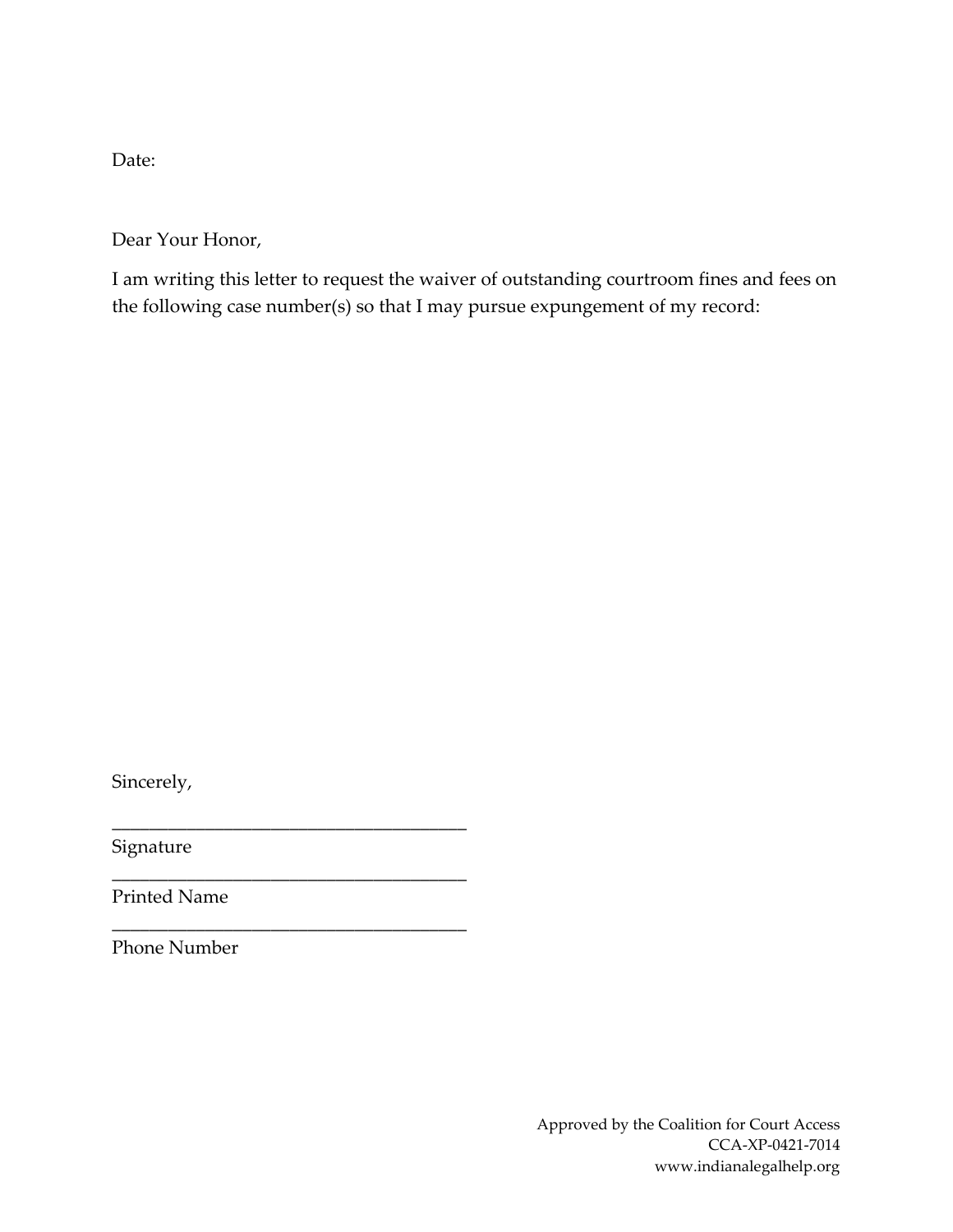## STATE OF INDIANA

IN THE \_\_\_\_\_\_\_\_\_\_\_\_\_\_\_\_\_\_ \_\_\_\_\_\_\_\_\_\_\_\_\_\_ COURT \_\_\_\_\_\_\_\_\_\_\_\_\_\_\_\_\_\_\_

 CASE NO. \_\_\_\_\_\_\_\_\_\_\_\_\_\_\_\_\_\_\_\_\_\_\_\_\_\_\_\_\_\_\_\_ COUNTY OF \_\_\_\_\_\_\_\_\_\_\_\_\_\_\_\_\_

IN RE THE MATTER OF THE PETITION TO RESTRICT DISCLOSURE OF RECORDS UNDER I.C. 35-38-9

\_\_\_\_\_\_\_\_\_\_\_\_\_\_\_\_\_\_\_\_\_\_\_\_\_\_

Petitioner

# **APPEARANCE BY UNREPRESENTED PERSON**

- 1. My name is \_\_\_\_\_\_\_\_\_\_\_\_\_\_\_\_\_\_\_\_\_\_\_\_\_\_\_\_\_\_\_\_\_ and in this case I am not represented by a lawyer.
- 2. My contact information for receiving legal service of documents and case information as required by Court Rules is:

|    | Address:                               |                                                                                                                                     |  |
|----|----------------------------------------|-------------------------------------------------------------------------------------------------------------------------------------|--|
|    | Email address:                         | <u> 1980 - Andrea Albert III, martin am Britânic (b. 1980)</u><br>I will accept service at the above email address.                 |  |
|    | Phone:<br>Fax:<br>check the box below: | OR, if in a related case, you have used the Attorney General confidential address, you may<br>Attorney General confidential address |  |
| 3. |                                        | This is an XP case type as defined in Administrative Rule $8(B)(3)$ .                                                               |  |
| 4. |                                        | There are other cases related to this case: (If yes, please indicate below)<br>Yes<br>N <sub>o</sub>                                |  |
|    |                                        | Caption and case number of related cases:                                                                                           |  |
|    | Caption:                               | Case No.:                                                                                                                           |  |

Page 1 of 2 Approved by the Coalition for Court Access CCA-XP-0421-7015 www.indianalegalhelp.org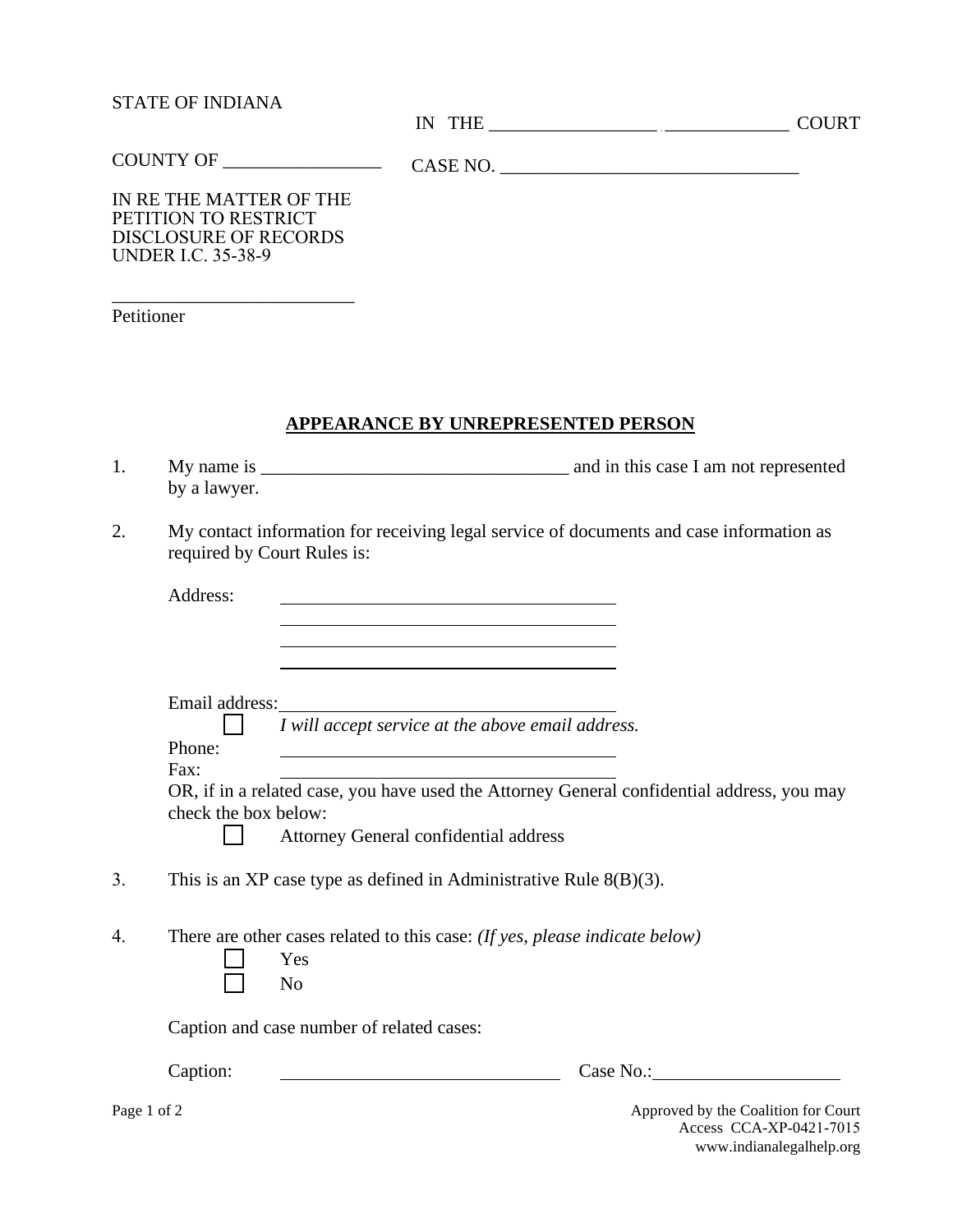| Caption:                                          | Case No.: |
|---------------------------------------------------|-----------|
| Caption:                                          | Case No.: |
| Additional information as required by local rule: |           |

Signature

**This appearance is filed with a Verified Motion For Fee Waiver. There is no other party to serve.**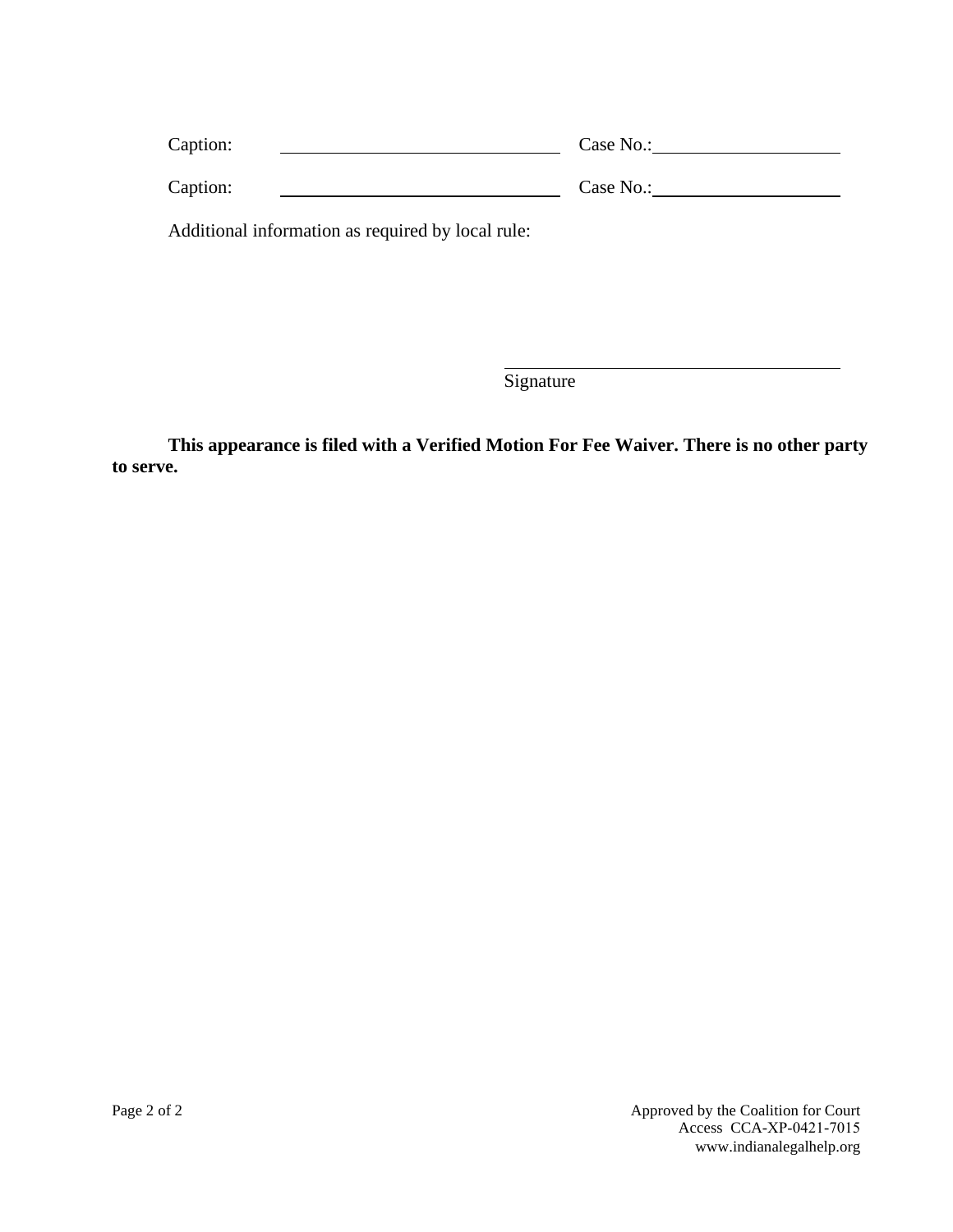#### COUNTY OF \_\_\_\_\_\_\_\_\_\_\_\_\_\_\_\_\_

CASE NO.

IN RE THE MATTER OF THE PETITION TO RESTRICT DISCLOSURE OF RECORDS UNDER I.C. 35-38-9

\_\_\_\_\_\_\_\_\_\_\_\_\_\_\_\_\_\_\_\_\_\_\_\_\_\_

Petitioner

## **VERIFIED MOTION FOR FEE WAIVER**

The Petitioner now states:

- 1. I wish to file this action and I believe I have a case with merit.
- 2. I cannot pay any of the filing fees or other costs of this action because I do not have sufficient income or resources.

3. I live with the following persons who are over eighteen (18) years of age

\_\_\_\_\_\_\_\_\_\_\_\_\_\_\_\_\_\_\_\_\_\_\_\_\_\_\_\_\_\_\_\_\_\_\_\_\_\_\_\_\_\_\_\_\_\_\_\_\_\_\_\_\_\_\_\_\_\_\_\_\_\_\_\_\_\_\_\_\_\_\_\_\_\_\_\_\_\_\_\_\_\_\_\_. 4. I live with the following persons who are **under** eighteen (18) years of age

\_\_\_\_\_\_\_\_\_\_\_\_\_\_\_\_\_\_\_\_\_\_\_\_\_\_\_\_\_\_\_\_\_\_\_\_\_\_\_\_\_\_\_\_\_\_\_\_\_\_\_\_\_\_\_\_\_\_\_\_\_\_\_\_\_\_\_\_\_\_\_\_\_\_\_\_\_\_\_\_\_\_\_\_. 5. I am responsible for the financial support of the following people **who live in my household**

\_\_\_\_\_\_\_\_\_\_\_\_\_\_\_\_\_\_\_\_\_\_\_\_\_\_\_\_\_\_\_\_\_\_\_\_\_\_\_\_\_\_\_\_\_\_\_\_\_\_\_\_\_\_\_\_\_\_\_\_\_\_\_\_\_\_\_\_\_\_\_\_\_\_\_\_\_\_\_\_\_\_\_\_. 6. The combined income of all persons I am responsible for supporting is  $\$ month **(total from below).**

#### **Income Received Each Month (before taxes)**

|                                  | $\boldsymbol{\mathsf{S}}$ |
|----------------------------------|---------------------------|
| hours per month)                 |                           |
| <b>Unemployment Compensation</b> | \$                        |
| <b>AFDC/TANF Benefits</b>        | \$                        |
| SSI/SSD Benefits                 | \$                        |
| Child Support                    | \$                        |
| Other (please describe)          | \$                        |
|                                  |                           |
|                                  |                           |
|                                  |                           |
|                                  |                           |
|                                  |                           |
|                                  |                           |
|                                  |                           |
|                                  |                           |
| <b>Total Income</b>              | \$                        |

7. We have \$\_\_\_\_\_\_\_\_\_\_\_\_\_\_\_\_\_\_\_ in the bank.

8. Our expenses total \$\_\_\_\_\_\_\_\_\_\_\_\_\_\_\_\_\_\_\_ per month. **(Total from below).**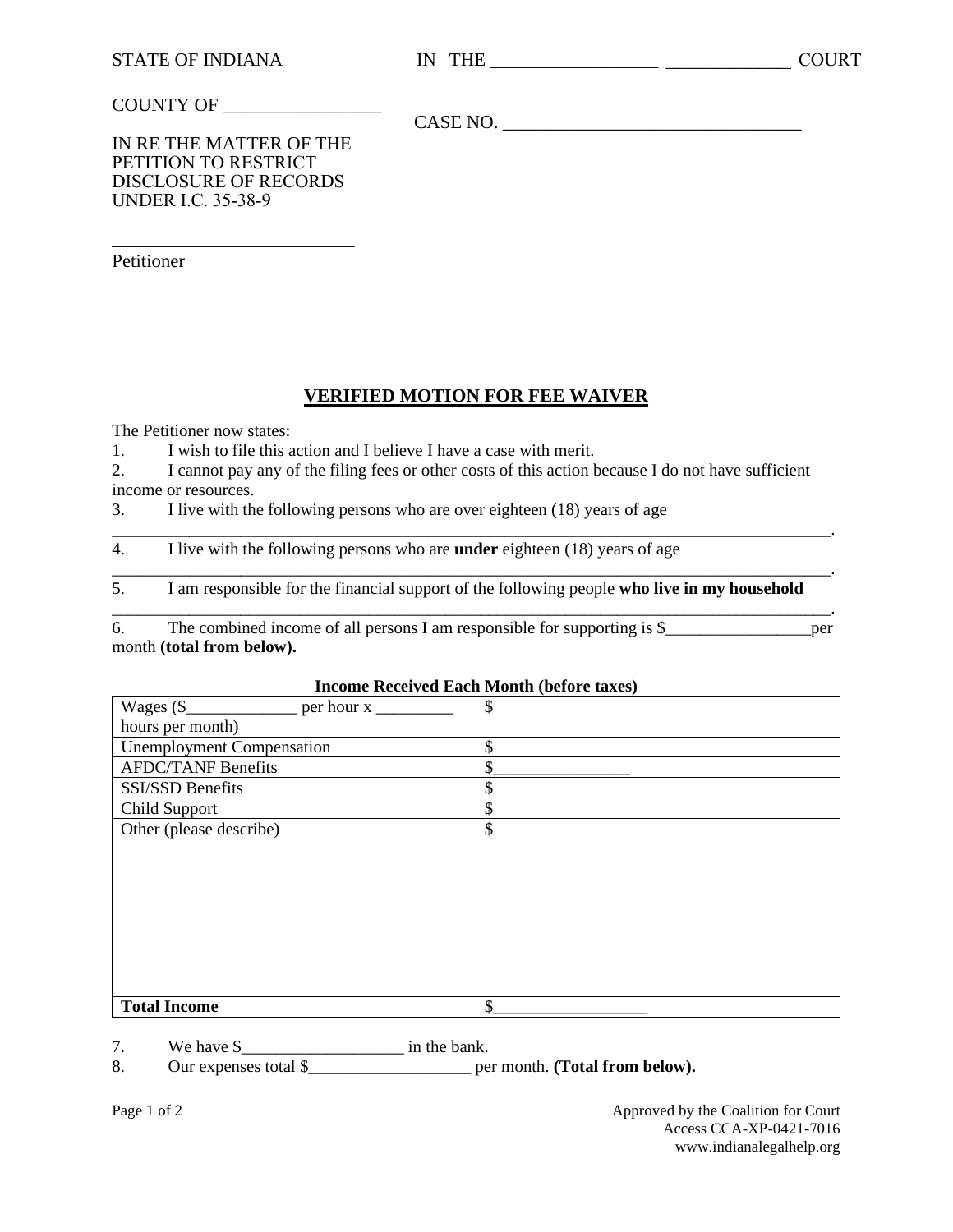| <b>Monthly Expenses</b>                       |               |  |  |  |
|-----------------------------------------------|---------------|--|--|--|
| Housing (Rent, Contract, or Mortgage)         | \$            |  |  |  |
| Utilities (Gas, Elective, Water, Phone, etc.) | $\mathbb{S}$  |  |  |  |
| Food                                          | $\mathcal{S}$ |  |  |  |
| Child Care                                    | \$            |  |  |  |
| <b>Medical Bills</b>                          | $\mathcal{S}$ |  |  |  |
| Transportation                                | \$            |  |  |  |
| Insurance (Car, Medical, and/or Property)     | $\mathcal{S}$ |  |  |  |
| Child Support                                 | \$            |  |  |  |
| Other (please describe)                       | $\mathcal{S}$ |  |  |  |
| <b>Total Expenses</b>                         | \$            |  |  |  |

**I request that this Court waive all costs of this action and allow me to proceed without the payment of any filing fees or other costs.** 

**There is no other party to serve.** 

**I affirm under penalties for perjury that the foregoing representations and statements are true.**

\_\_\_\_\_\_\_\_\_\_\_\_\_\_\_\_\_\_\_\_\_\_ \_\_\_\_\_\_\_\_\_\_\_\_\_\_\_\_\_\_\_\_\_\_\_\_\_\_\_\_\_\_

Date Signature

\_\_\_\_\_\_\_\_\_\_\_\_\_\_\_\_\_\_\_\_\_\_\_\_\_\_\_\_\_\_ Printed Name